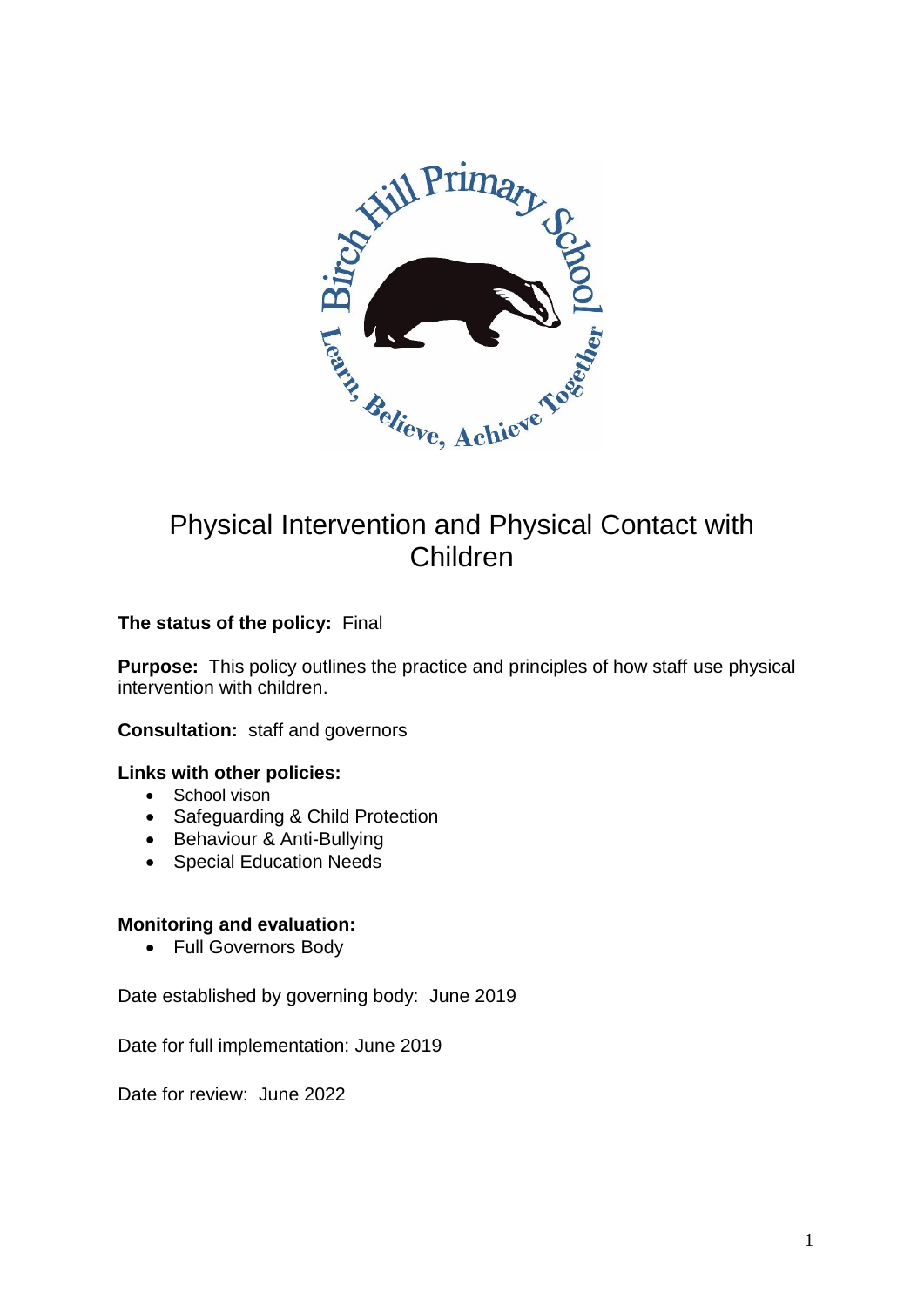#### **Mission Statement**

Birch Hill Primary School does not support the routine use of physical interventions with children. We are committed to ensuring that all our children and staff are able to live and work in a supportive and caring environment, demonstrating a mutual respect, so that teaching and learning can take place in order to maximise children's potential and achievement.

In the rare circumstances that it becomes appropriate to use physical intervention, it will be used as an act of care and not punishment, and staff will follow the guidelines outlined below. Staff are required, whilst taking any of the action detailed in this policy, to ensure that the child understands that this is a last resort and that the security of the child should be continually maintained.

#### **Circumstances when physical intervention might be appropriate**

The Department for Education Non statutory Guidance was issues in July 2013. It states the following:

- *Reasonable force can be used to prevent pupils from hurting themselves or others, from damaging property, or from causing disorder.*
- *In a school, force is used for two main purposes – to control pupils or to restrain them.*
- *The decision on whether or not to physically intervene is down to the professional judgement of the staff member concerned and should always depend on the individual circumstances.*

The Department for Education states that schools can use reasonable force to:

- *Remove disruptive children from the classroom where they have refused to follow an instruction to do so:*
- Prevent a pupil leaving the classroom where allowing the pupil to leave would *risk their safety or lead to behaviour that disrupts the behaviour of others:*
- *Prevent a pupil from attacking another member of staff or another pupil, or to stop a fight in the playground; and*
- *Restrain a pupil at risk of harming themselves through physical outbursts.*

It may be necessary to engage in physical interventions to move a child in the above situations, but only when all other possible tactics outlined in have been tried.

A member of staff will sometimes need to rely on their professional judgement about whether or not to physically intervene by placing her/himself in a hazardous situation, or stand back and by that allow a child or colleague to face a potential hazard. Staff must balance the level and duration of their intervention against the seriousness and likely consequences of the incident.

## **Procedures for staff before and during any physical intervention**

Before physically intervening, staff will:

- remain calm and attempt to engender calm
- tell the child to stop and explain to them what will happen if they do not
- Use a range of non-physical alternatives aimed at calming or defusing situations in order to prevent further escalation. These might include: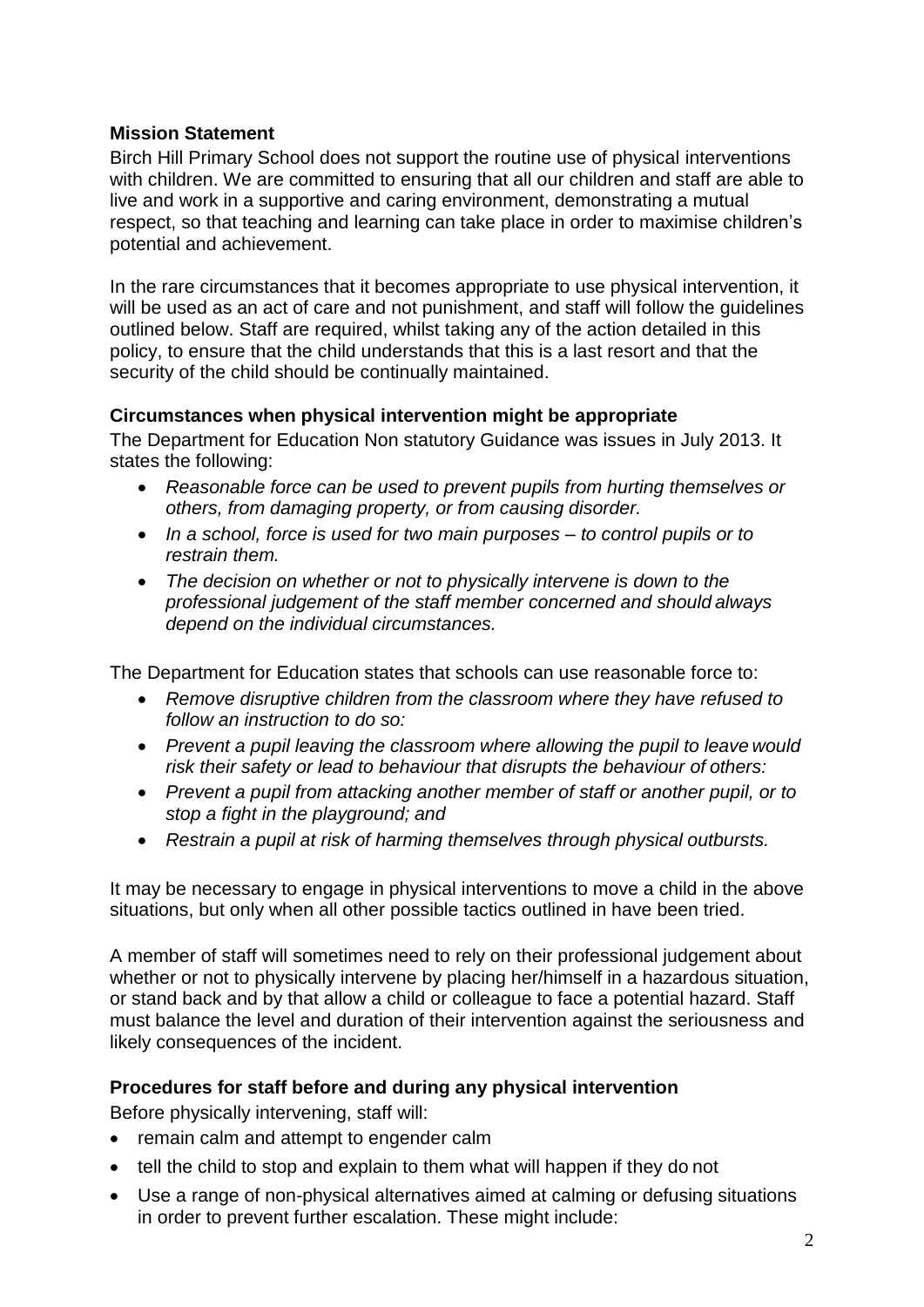- continuing to speak and listen to the child/children
- employing an appropriate level of eye contact during any dialogue
- diverting, distracting, cajoling or humouring the child where appropriate
- Reasoning with and offering appropriate choices to the child/children
- Warn the child that if they may need to 'hold them'
- Ensure that the child is not left alone, or out of sight (for example a child should be left alone in a room where the adult can not see them)

Sometimes staff should not intervene in an incident without help. For example, when dealing with physically large children, when the child is in crisis, highly distressed, or with groups of children, or if the adult believes he or she may be at risk of injury. The adult should remove other children who may be at risk and summon assistance from a colleague or colleagues, or where necessary telephone the police. The adult should tell the child/children that he or she has sent for help. Until assistance arrives the adult should continue to attempt to defuse the situation through talking to the children and try to prevent the incident from escalating.

Whilst physically intervening, staff will:

- Use the minimum amount of force required to achieve the desired result.
- Tell the child that physical restraint will stop as soon as it is no longer necessary
- Continue to use a range of non-physical alternatives aimed at calming or defusing situations in order to prevent further escalation, as above.
- Remove the rest of the class when a child persistently refuses to leave or offers any kind of resistance to being removed from a classroom. Communication with the child concerned can continue in isolation.

## **Ways in which staff may use reasonable force**

Whilst there is no legal definition of reasonable force, DFE Guidance July 2013 advises that 'The term 'reasonable force' covers the broad range of actions used by most teachers at some point during their career that involve a degree of physical contact with pupils.'

During a potentially dangerous situation staff may be required to:

- physically step in between children
- block a child's path
- hold a child
- lead a child by the hand or arm
- guide a child away by placing a hand in the centre of the back
- In more extreme circumstances use more restrictive holds.

Staff are not permitted to act in a way that might cause injury, for example by:

- holding a child round the neck, or by the collar, or in any other way that might restrict the child's ability to breathe
- slapping, punching, pushing, pulling or kicking a child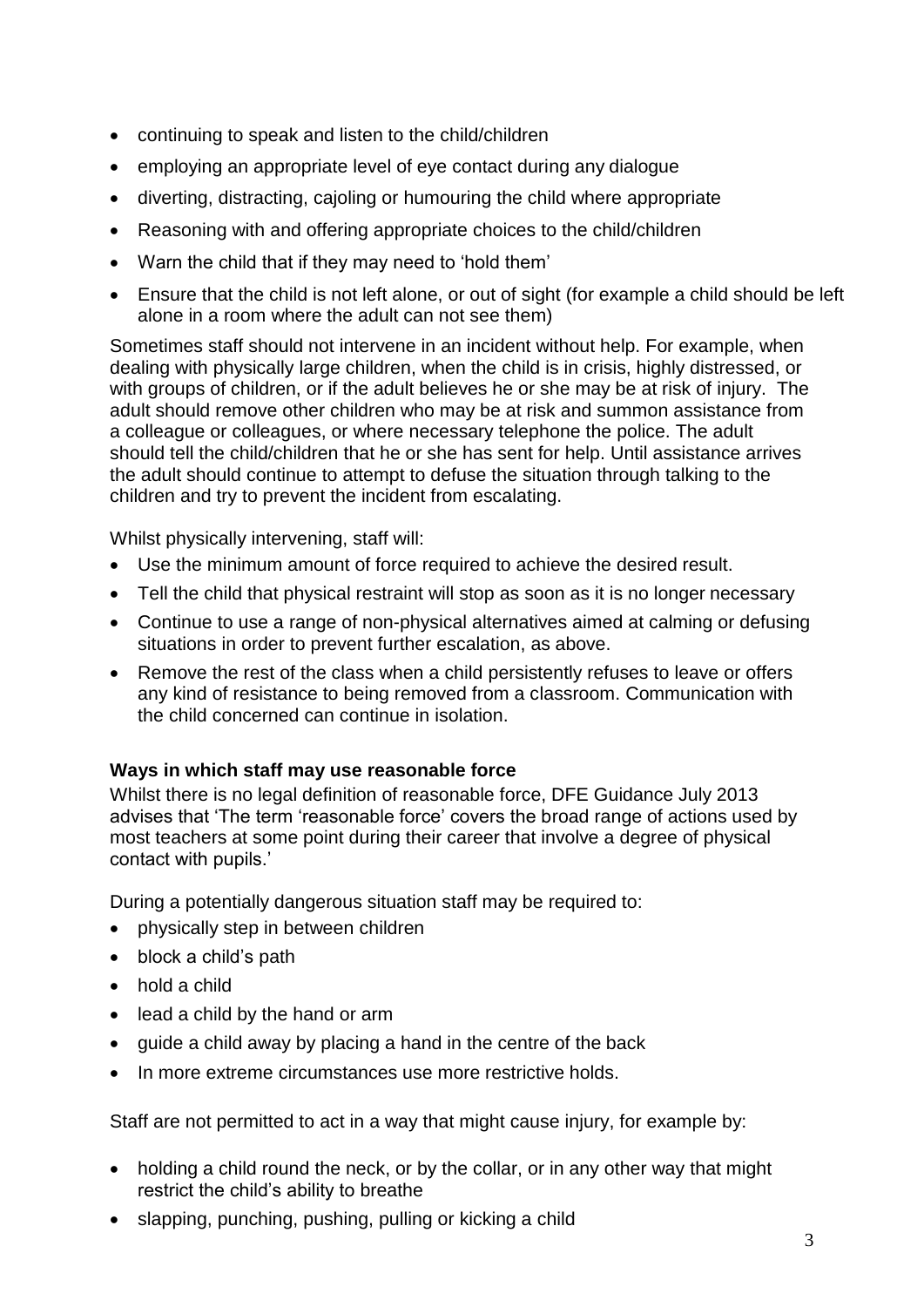- twisting or forcing limbs against a joint
- $\bullet$  tripping up a child
- holding or pulling a child by the hair or ear
- Holding a child face down on the ground.

The use of any degree of force is unlawful if the particular circumstances do not warrant the use of physical force. Physical force cannot be justified in a situation that could clearly be resolved without force, for example to prevent a child from committing a trivial offence.

**Staff who are permitted to use reasonable force to control or restrain children**  Section 550A of the Education Act 1996 permits adults who have lawful charge or

control of children to use reasonable force to control or restrain them. These include: • teachers

- learning mentors
- teaching assistants
- midday supervisors

All staff have been trained in the use of physical restraint from the Local Authority Behaviour Support Team (BST) on 29<sup>th</sup> October 2018:

## **Training**

Our school will ensure that all permanent and long term supply staff have access to this policy and understand it.

Our school aims to identify, address and review the training needs of school staff, with a view to developing a shared awareness of:

- how and when to intervene
- how to prevent, defuse and/or resolve disputes, including the appropriate use of anger management, de-escalation and conflict resolution skills and techniques.

Appropriate training will be provided to all school-based staff, in line with the LA's policy and guidelines.

## **Planning for the needs of individual children**

Our school aims to identify, in consultation with parents/carers, any child whose behaviour is potentially thought to require a physical intervention response, and to consider the needs of those children in relation to:

- any individual medical, social, behavioural, learning or cultural factors
- any Individual Education Plans, Pastoral Support Programmes or Personal Education Plans which support the children.

If a member of staff thinks that a particular child may at some time need such intervention, the circumstances and requirements will be presented for discussion at an appropriate meeting of relevant staff.

## **Other physical contact with children**

Our school believes that some use of appropriate, positive physical contact with children can contribute to its development as a safe and friendly school. Some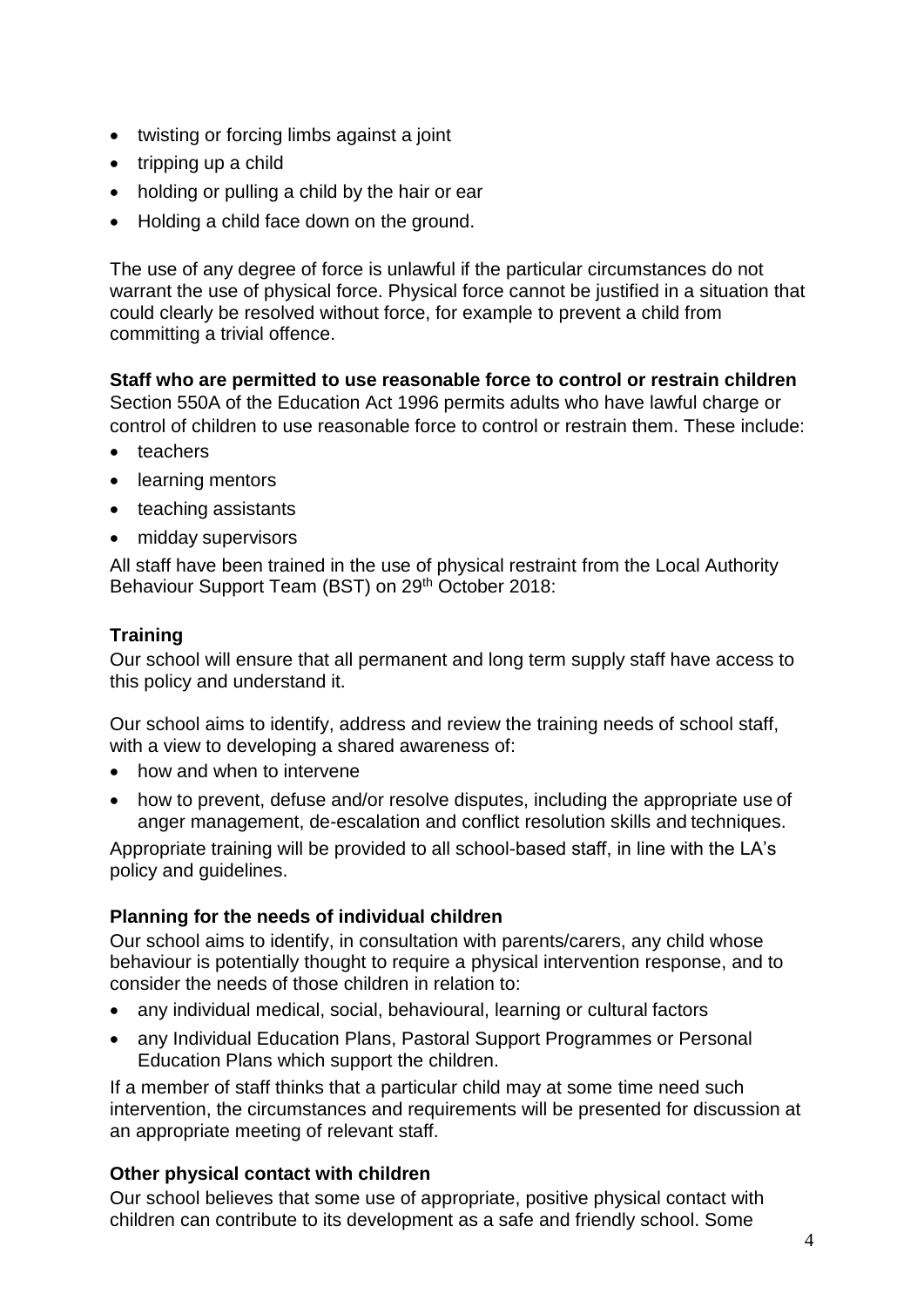physical contact may be necessary or unavoidable when staff are working with:

- younger children who may need encouraging or guiding
- children with special educational needs who may need physical prompts or help
- children requiring first aid
- children receiving coaching in sport or as part of another curriculum activity
- Children in distress.

Our staff will make professional and sensitive judgements about the nature and extent of their physical contact with children. We will take into account cultural sensitivities and gender differences, the needs of all children who may be particularly vulnerable following previous trauma or abuse.

#### **Record-keeping**

Our school keeps a record of all incidents where physical intervention involving the use of force against resistance from a child has been necessary, in the *'Red Book'* with numbered pages which is kept in the Head teacher's office. The head teacher or nominated senior member of staff will be told at the earliest possible time after an incident. The written record will be completed within one working day and discussed with the nominated person who will also decide how and when to report the incident to the children's parent/carer. A copy of the written record will also be placed in the Child Protection file and/or SEN file if one exists for that child.

If the incident included a physical or verbal assault on a teacher/adult or another child, the Council's accident/incident form should also be completed. (This can be found on the extranet.) The teacher/adult involved may seek guidance from a senior colleague and/or their trade union representative before filling in their report.

We will discuss the incident with any children or staff who were present and, where appropriate, collect a written account from them. In line with our commitment to working with parents, we aim to maintain an open discussion during any relevant procedure which may follow an incident. We will regularly review the number and type of incidents in which physical intervention has been necessary. This will be used to ensure that there is adherence to this policy and to identify improvement neededin other policies and procedures of the school.

## **Sharing of information**

All members of the school community should know of the existence of this policy. In principle, as few people as possible should know of any specific incident and staff should maintain confidentiality to the greatest possible extent. This is to enable governors and staff involved in any consequence or complaint to do so without having acquired hearsay knowledge.

## **Complaints**

Complaints following a dispute about the use of physical intervention by an adult should, in the first instance, be referred to the headteacher. This will generally result in an investigation, which will take account of the written or verbal reports which have been collected.

Where disputes cannot be resolved informally within school or by the governors, complaints should be pursued in accordance with the school's complaints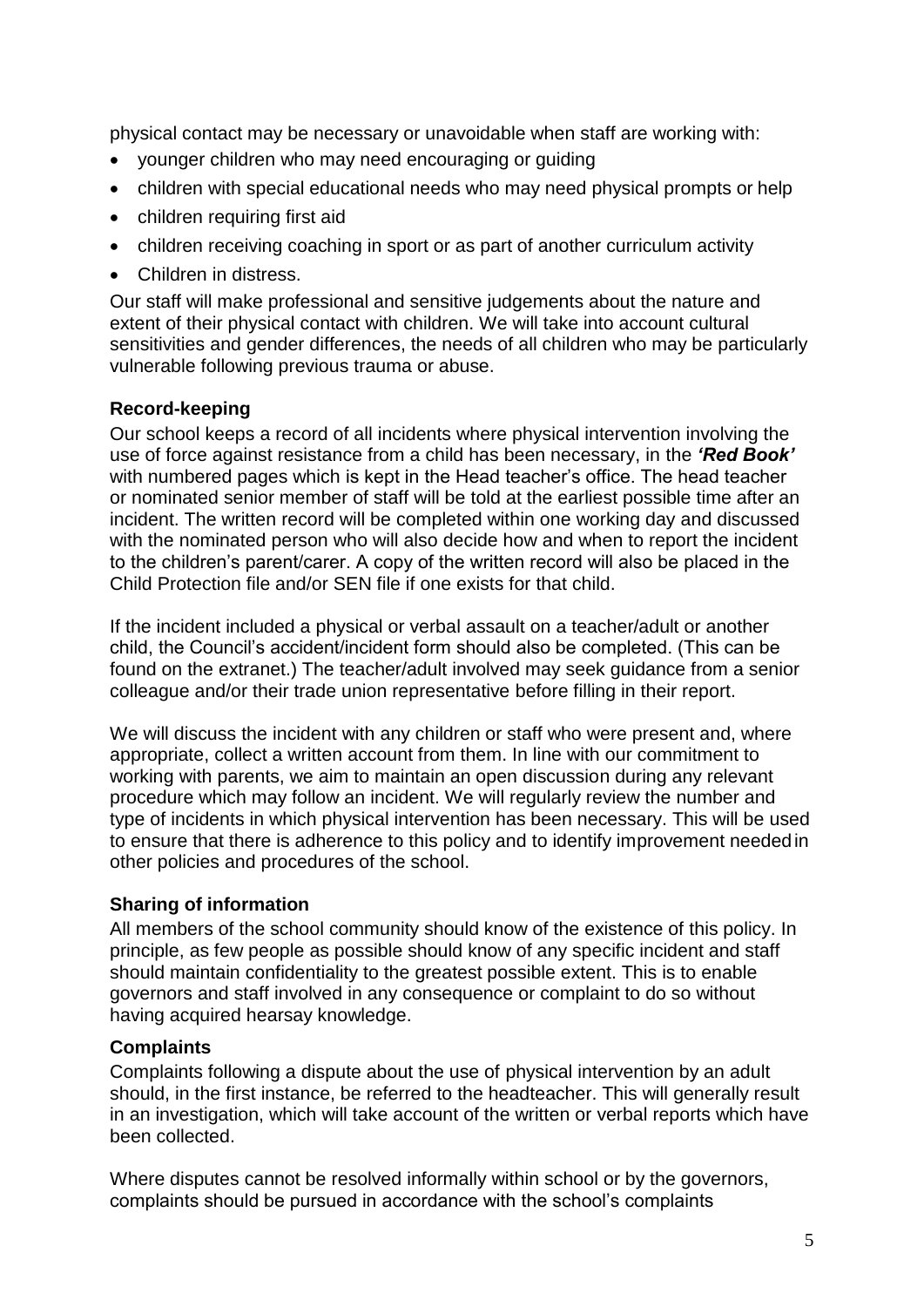## procedures. **(Also refer to the LA Guidance on Allegations against Teachers which can be found on the intranet.)**

#### **Implementation, monitoring and review**

The Headteacher is responsible for:

- ensuring that all staff are familiar with Bracknell Forest LA's guidelines and the school policy
- ensuring that all relevant staff have received training in non-physical interventions in order reduce the need for physical intervention
- ensuring that named personnel have received training in physical intervention techniques
- monitoring and reviewing the implementation of the school's policy.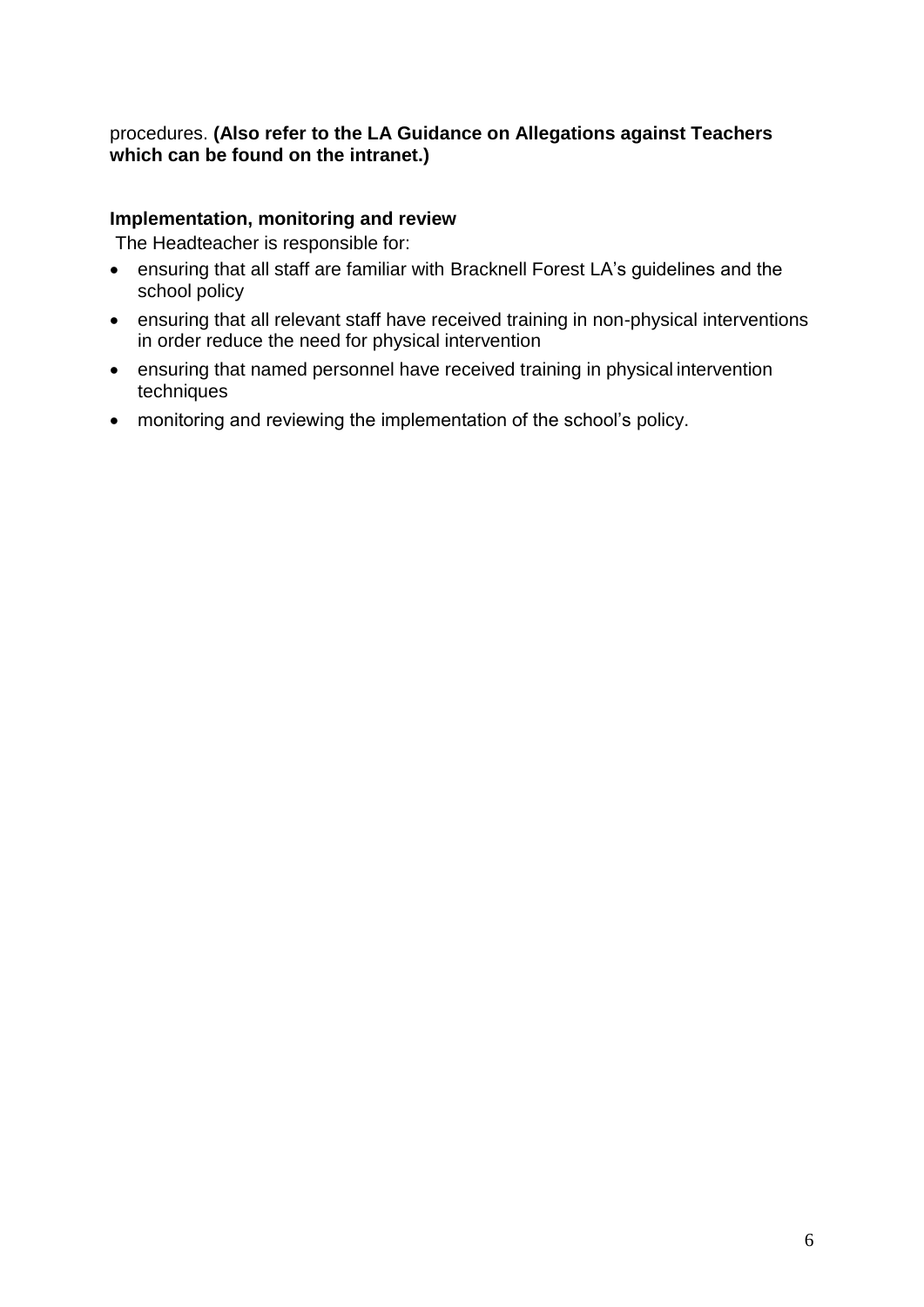## **Appendix A**

#### **Physical interventions with children**

#### **Guidelines for short-term supply and casual staff and other adults authorised by the headteacher to work with children in Birch Hill Primary School**

Physical intervention must never be used as a punishment.

- It should only be used if there is an immediate danger to children, staff or school property.
- It must only be used if all other tactics have failed.
- Any force used in a physical intervention must be of minimum strength and duration to deal with the immediate danger.
- Send for help as soon as you can, probably using another child to do so.
- Be careful how you handle a child. Never hold them by the neck, collar, ear or hair. Do not slap, punch, kick or trip them. Do not twist limbs, force limbs against the joint or hold a children face down on the ground. Avoid contact with breasts, bottoms and genital areas.
- Talk to the children; explain that physical contact will cease as soon as they calm down.
- Keep yourself and other children safe it might be better to remove other children than to try to physically intervene with the aggressor.
- Do not put yourself at risk by confronting children who are bigger/stronger than you, who are armed or who otherwise pose a threat to your safety.

All incidents of physical intervention must be reported to the headteacher within one day, and should be written up immediately if possible. Seek advice following an incident from a senior colleague and/or your trade union representative. If a physical or verbal assault has occurred, the Council health and safety form should also be completed. This is available on the intranet. Copies of the full school policy, together with copies of the LA's policy and DfES Circular 10/98 are available from the headteacher.

**Appendix B**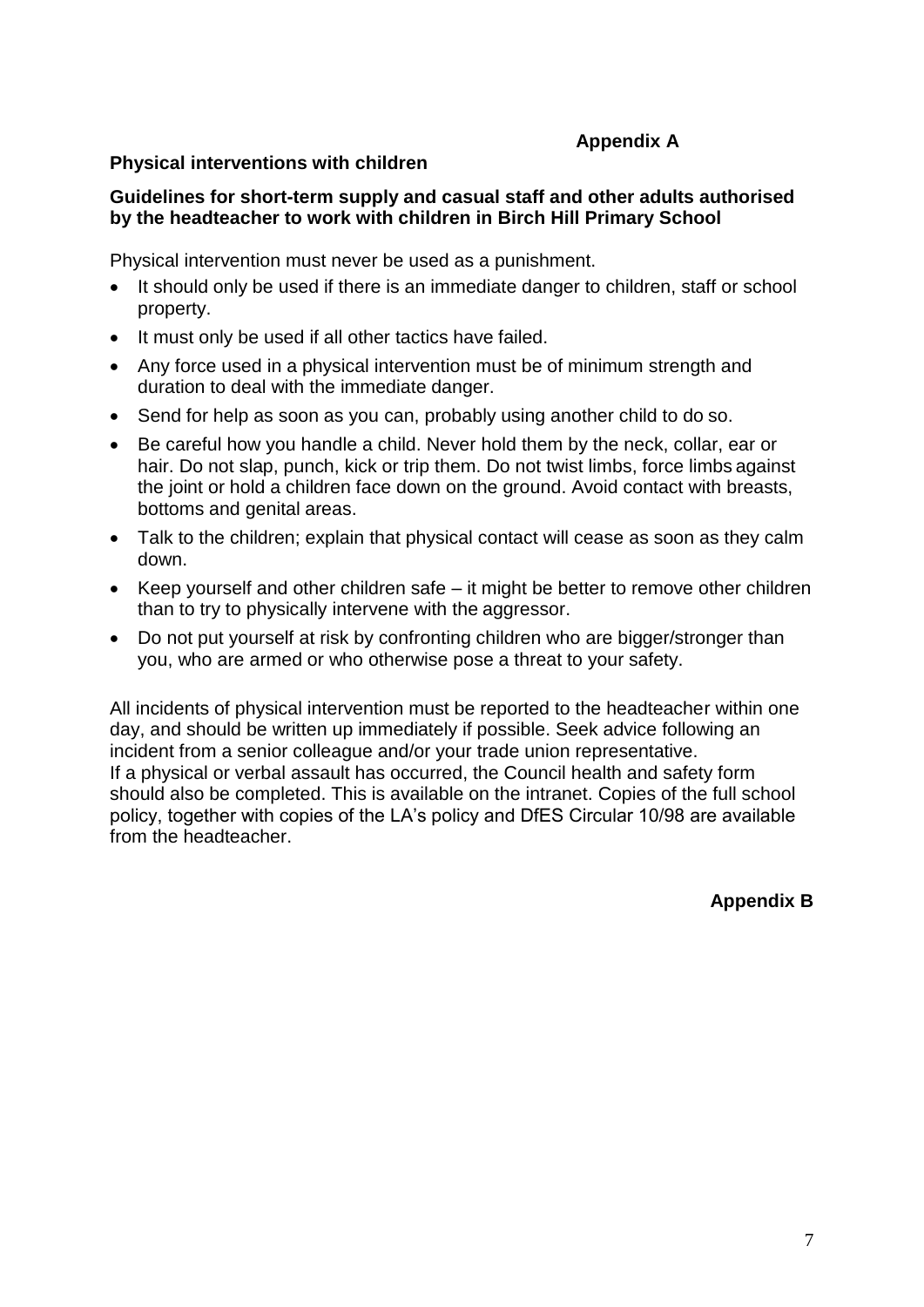## **Physical intervention model incident recording form**

This form should be completed following an incident involving physical intervention and kept by the school for future reference (it may be fixed so as to avoid removal to the numbered page in the book used for recording such incidents).

| Name(s) of children(s):                             | Time:<br>Date:                                                  |
|-----------------------------------------------------|-----------------------------------------------------------------|
|                                                     |                                                                 |
| <b>Ethnicity:</b>                                   | Gender: M/F                                                     |
| Nature of the incident:                             | Involving:                                                      |
| Verbal abuse                                        | <b>Staff</b>                                                    |
| Threatening behaviour                               | Children(s)                                                     |
| Refusal                                             | Property<br>$\bullet$                                           |
| Kicking                                             | Equipment                                                       |
| Punching                                            | Other (please specify)                                          |
| Fighting                                            |                                                                 |
| Other (please specify)                              |                                                                 |
|                                                     |                                                                 |
|                                                     |                                                                 |
| When and where the incident took place<br>$\bullet$ |                                                                 |
|                                                     | The name(s) of any staff or children who witnessed the incident |
|                                                     | The circumstances and reason for using physical intervention    |
|                                                     |                                                                 |